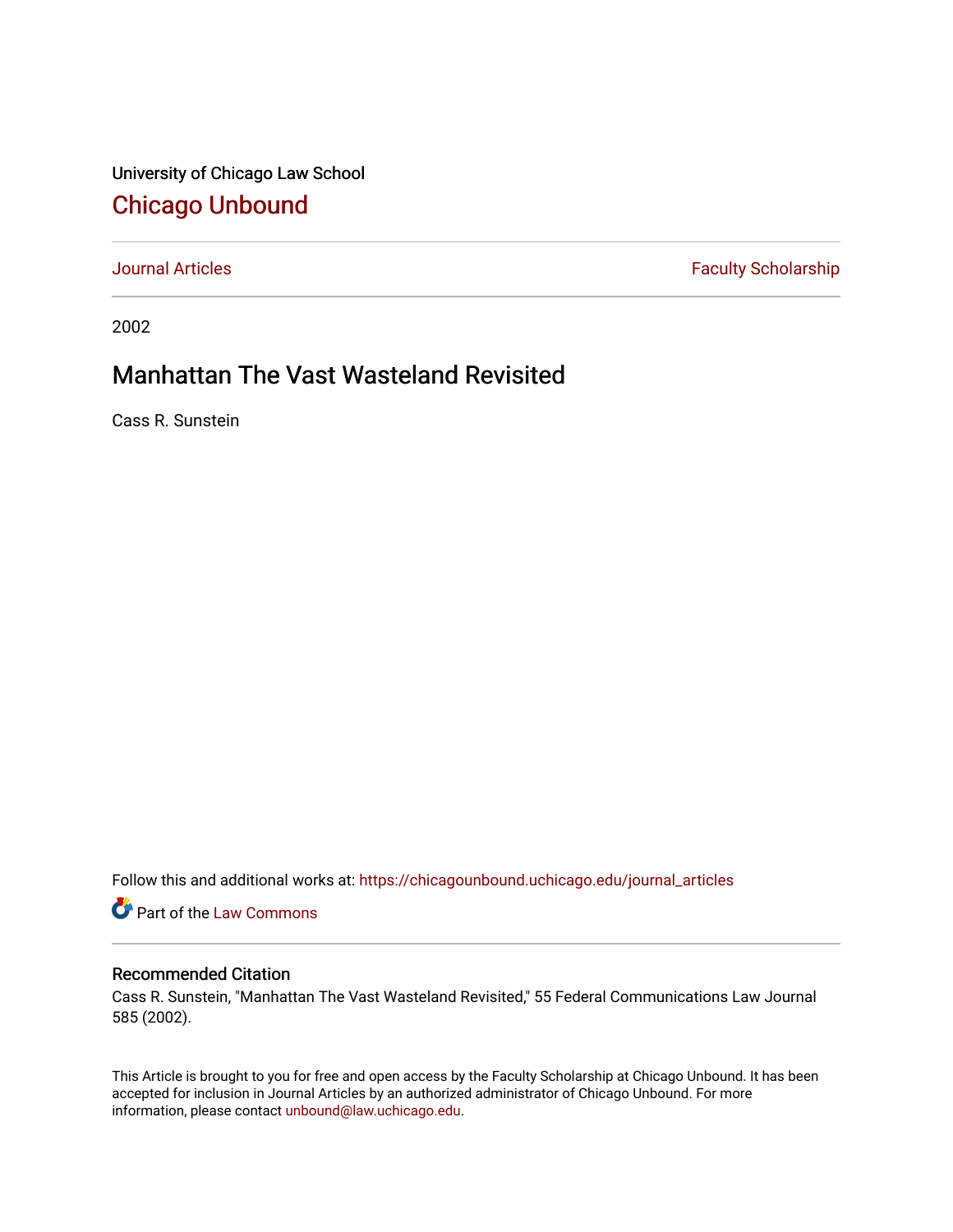# **Manhattan**

## **Cass R. Sunstein\***

### WHAT'S THE PROBLEM?

There is a remarkable difference between television in **1961,** when Newton Minow delivered his great "Vast Wasteland" speech,<sup>1</sup> and television in the current era. The difference is the increase in the number of channels. When Minow spoke, most Americans only had access to three or four stations. The big networks monopolized the system. In the modern era, most Americans have cable television, and this means that most Americans have access to about **100** or more stations. Indeed, many Americans have access to DIRECTV, which means that they have access to more than **500** stations. No one knows what innovations the future will bring, but it is clear that scarcity is a decreasing problem. Let us suppose, plausibly, that for the overwhelming majority of Americans, television will contain an extraordinarily wide range of options in the near future.

Certainly it is still possible to describe the fare of particular broadcasters and stations, on particular days, as a kind of wasteland. But it would not be possible to describe television in this way. In the modem era, television is much less like a wasteland and much more like Manhattan, in the sense that it contains an astonishingly wide range of options, suitable for many tastes. Those who want to see the news can watch the news all day, and on more than one channel (and **C-SPAN** is hardly a wasteland). Those who want to learn about history can watch The History Channel (not a wasteland in the least). Those interested in animals can watch Animal Planet (very far from a wasteland). Nor are children left out: the Disney

**<sup>\*</sup>** Karl **N.** Llewellyn Distinguished Service Professor of Jurisprudence, Law School and Department of Political Science, University of Chicago.

**<sup>1.</sup>** Newton **N.** Minow, Television and the Public Interest, Speech Before the National Association of Broadcasters (May **9, 1961).**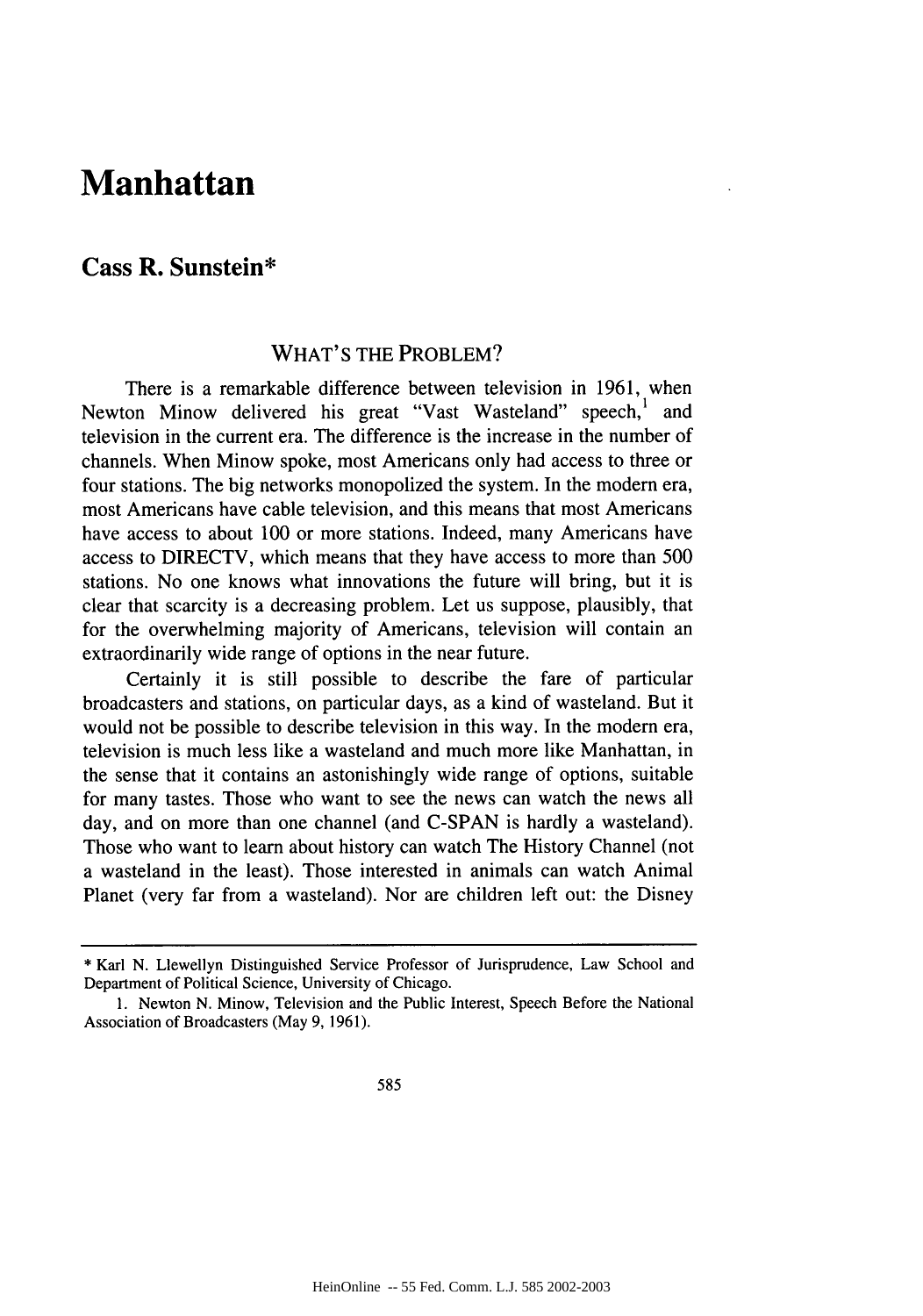Channel offers high-quality fare for children; so too does Nickelodeon. For consumers and citizens, what would seem to matter is the overall package and option set, not the offerings of a particular broadcaster. Does the idea of a "vast wasteland" have relevance today?

Consider an analogy: magazines. Many magazines are extremely low quality. They offer their readers little or nothing. Taken by themselves, they are not-so-vast wastelands. But the world of magazines is exceptionally diverse, with large differences in topics, points of view, seriousness, and quality. The world of television is not entirely different. Channel 71 might be akin to *People,* or occasionally even *The National Enquirer,* but channel 44 might be like *National Geographic.* Is this a problem? Or consider the more recent analogy of Internet Web sites. Many Web sites are a wasteland or worse; but the Internet is no wasteland. Television does not offer anything like the range of possibilities afforded by the Internet. But in its current incarnation, it is far closer to the Internet than was its 1961 version. Would it not seem odd for a regulator to complain that certain Web sites are wastelands *if* the overall package contains numerous options and if many of them are good?

We can go further. The idea of analogies itself might be misleading. The experiences of most people are not determined by any particular technology. Few people learn, or find entertainment, from only one source. Most people do not restrict themselves to magazines, or television, or the Internet, or, for that matter, radio, movies, DVDs, books, or newspapers. They tend to learn from, and to enjoy, some kind of mixture of all of these. And if they emphasize one of the available possibilities, it is because that is what they prefer. It might have been possible to express concern about the content of television in an era of three or four stations and a far more limited set of communications options. But in the modern era, people are free to choose among countless possibilities.

In these circumstances, it might be sensible to ask: What's the problem? If television viewers end up seeing a wasteland, it is because that is what they have chosen to see. In a free society, they are entitled to do exactly that. Of course the interests of children, much emphasized by Minow, cannot be entirely promoted by reference to choice. But parental choices surely matter, and good programming can certainly, and increasingly, be found for children as well. In short: Minow's concerns were relevant in 1961, simply because the options on television were so limited, but today's world is entirely different. Do his concerns have continuing relevance? Do any concerns have relevance, or should we see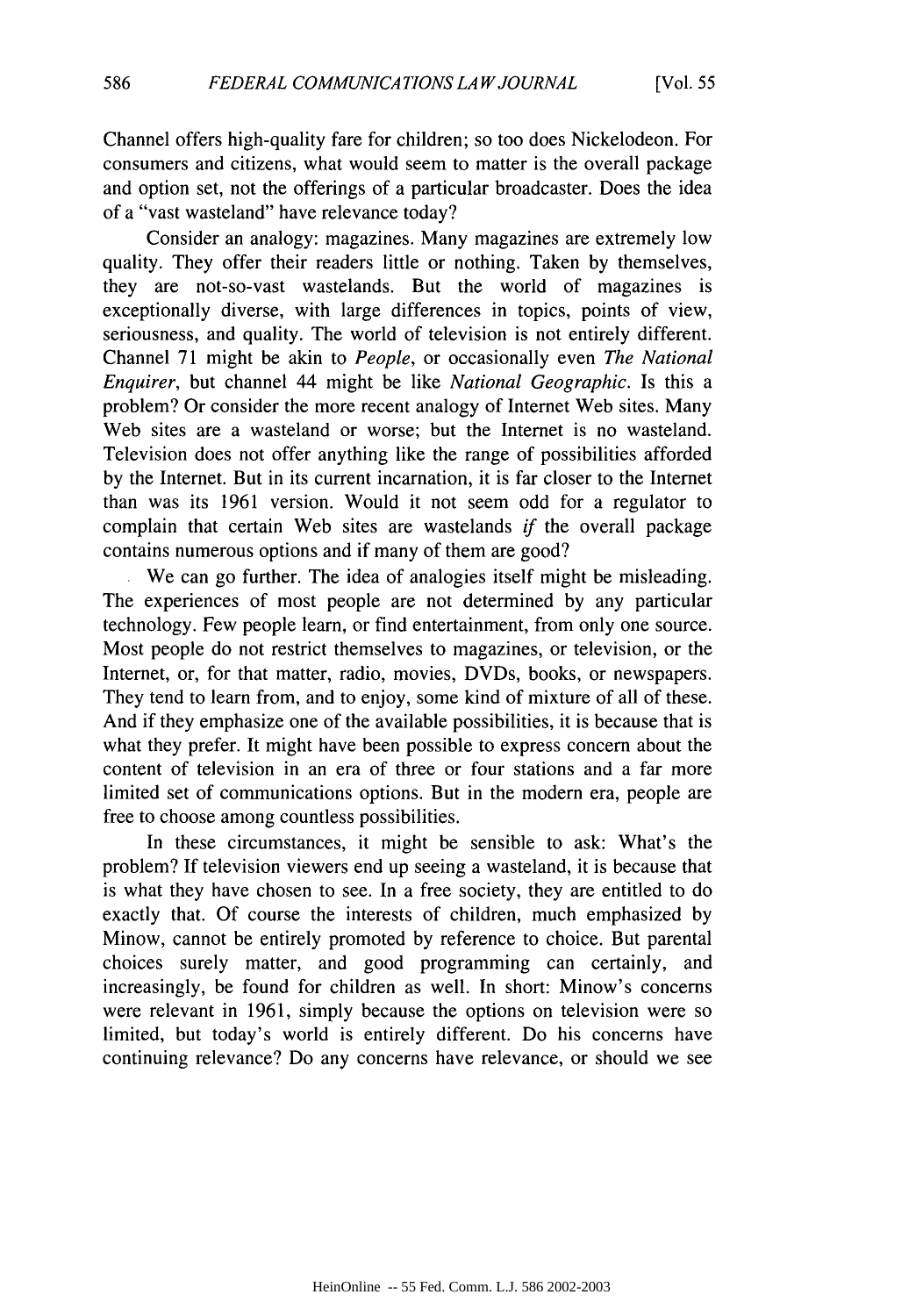the communications market as mostly well-functioning and free from any need for substantive controls, or even moral suasion on those who provide programming? Why not leave the market alone?

#### **FRAGMENTATION**

I am not certain how to answer these questions.<sup>2</sup> But there are several problems with the emerging situation. The first involves fragmentationnot a problem for Minow in 1961, but for obvious reasons a problem for us.

To see this point, imagine that in a technological future, each person could devise, with great precision, her own preferred communications "menu"; imagine, in other words, that programming could be fully and not just partially individuated. In such a system, people could filter in exactly what they want, and filter out exactly what they do not want. Instead of having channels 4, 5, and 7, or even 2 through 90, people would be able to specify, on demand, exactly the programming that they wanted. If they sought to include only news, and indeed only news dealing with the Middle East, they would be able to do exactly that. If they wanted to see situation comedies, or for that matter situation comedies dealing with the romantic lives of people in their thirties, that would be feasible as well. If they wanted to encounter congenial political perspectives, and only congenial political perspectives, that would be possible too.

On the grounds favored by neoclassical economics, this would seem to be a striking advance, a victory for both freedom and welfare. But it also contains serious risks, above all because it may well result in a situation in which many or most are not exposed to diverse topics and views, but instead hear louder and louder echoes of their own preexisting convictions.<sup>3</sup> Like Minow, we should evaluate the system of communications in democratic terms, and not simply from the standpoint of neoclassical economics. And from the democratic point of view, one of the advantages of a well-functioning system of communications is that it supplies one or more genuinely public spheres. In those spheres, diverse points of view are presented and confront one another, and are offered to people who have a willingness to learn. And in those spheres, people cannot monitor, in advance and with precision, the topics to which they are exposed. In a way, the inability to monitor is irritating; but it is also a gain, simply because it ensures that citizens will be able to see a range of topics and perspectives.

<sup>2.</sup> Some discussion can be found in CASS R. **SUNSTEIN,** DEMOCRACY **AND** THE PROBLEM OF FREE SPEECH **(1993); CASS SUNSTEIN, REPUBLIC.COM** (2001).

<sup>3.</sup> See **SUNSTEIN,** REPUBLIC.COM, supra note 2, for a detailed discussion.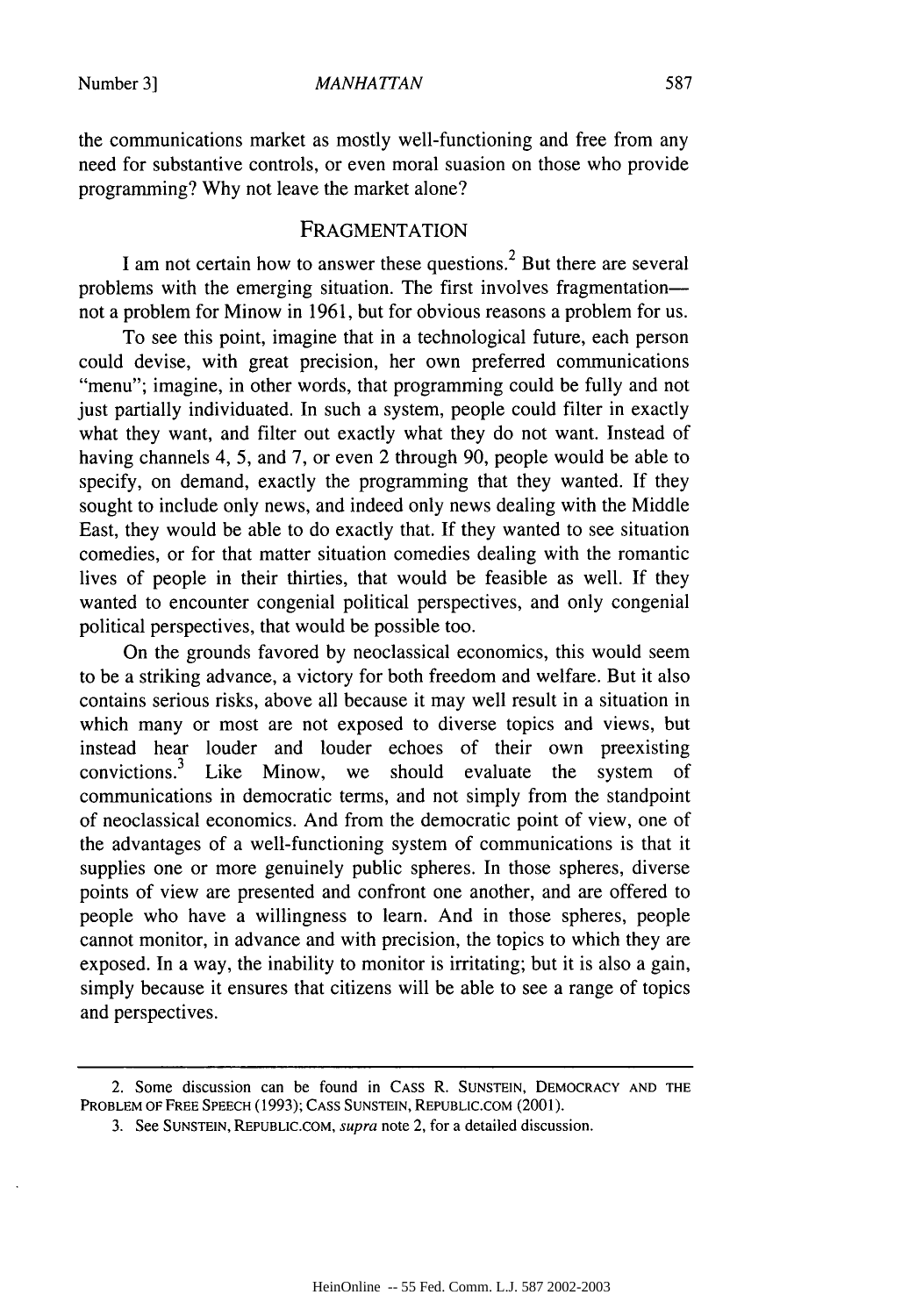Compare this to the situation in which Minow spoke in 1961, when general-interest broadcasters, newspapers, and magazines dominated the scene. An advantage of the daily newspaper, *Time, Newsweek,* and *ABC World News Tonight* is that typically they provide people with many subjects and points of view. For a democracy, it is important to make provisions for multiple forums of this kind. Of course I do not mean to suggest that scarcity is better than numerous options. A system with multiple channels, not to mention countless Web sites, offers countless advantages. What I am suggesting is that if a large number of options produces a great deal of fragmentation, real problems might arise, if only because people will be living, in a sense, in "gated communities"<sup>4</sup> in which they do not encounter their fellow citizens.

If, for example, liberals are mostly hearing from liberals, and conservatives mostly from conservatives, democratic deliberation will be harder to undertake. Such deliberation requires an ability to have some sympathetic understanding of the views of those with whom one disagrees, and such an understanding cannot come from a system of gated communications communities. Of course Manhattan has many extraordinary virtues; but fragmentation is a problem with Manhattan, both in its current form and as a model for communications.

Social science has underlined this point.<sup>5</sup> It shows that when likeminded people speak only or mostly with one another, they tend to go to extremes. More specifically, group polarization means that "members of a deliberating group predictably move toward a more extreme point in the direction indicated by the members' predeliberation tendencies."<sup>6</sup> Thus, for example, those who think that global warming is a serious problem are likely, after group discussions, to think that global warming is an extremely serious problem. Those who reject affirmative action are likely, after talking with one another, to reject affirmative action with great vehemence. Those who tend to support gun control are likely to do so with heightened enthusiasm after talking together. By itself, these movements toward a more extreme position may or may not be a problem. The difficulty arises when a fragmented system of communications ensures that many people will live in a set of "gated communities."

<sup>4.</sup> This term refers to communities that are not geographically gated, but gated in the sense that the people within speak, and listen, mostly to like-minded others.

<sup>5.</sup> See SUNSTEIN, REPUBLIC.COM, *supra* note 2, for an outline.

<sup>6.</sup> CAss R. SUNSTEIN, THE LAW OF GROUP POLARIZATION 3-4 (Univ. of Chi. Law Sch., John M. Olin Law & Economics Working Paper No. 91, 1999), *at* http://papers.ssrn.com/sol3/papers.cfm?abstract\_id=199668.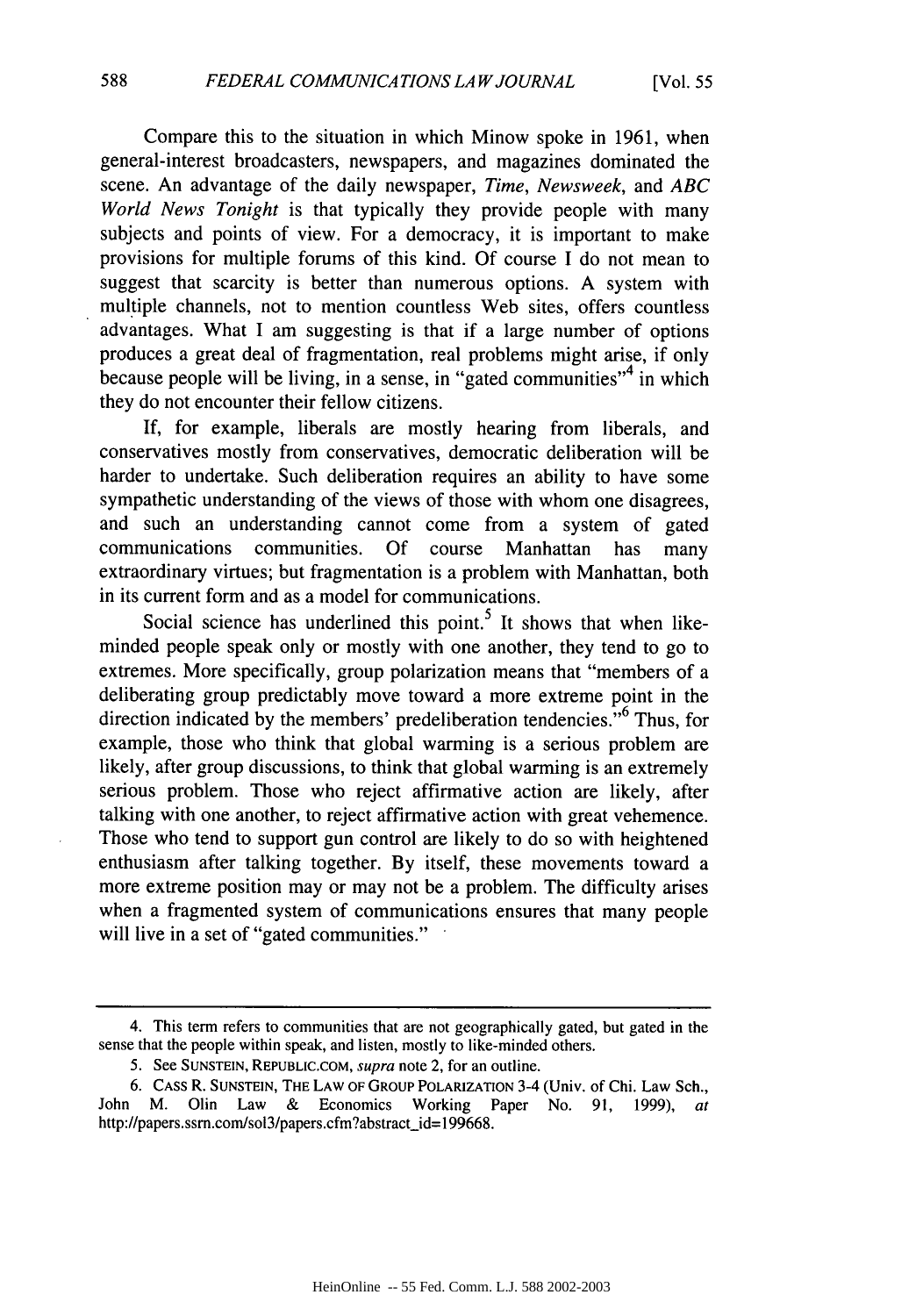#### *MANHA TAN*

It is not inevitable that a wide range of options will be seen as a problem here. Everything depends on what people actually choose. When perspectives and topics are easy to find, people easily can get access to opinions that diverge from their own. Fragmentation need not result. If people seek out new topics and views, society may see convergence rather than fragmentation. The problem will arise only if many people use the fact of great variety as a reason to limit their own horizons, at least as compared to a situation in which general-interest broadcasters provide an array of opinions and subjects. I believe that we have reason to think that many people are indeed using diverse options in this way and in many domains. Notice that the word is "many," not "most." My only suggestion is that a system of diverse options creates risks of its own; and that fragmentation is among those risks.

I have noted that this was not Minow's focus in his "Vast Wasteland" speech, and for understandable reasons. But part of Minow's emphasis was on democracy; and if we emphasize democratic goals, we will be concerned with fragmentation as well.

### DEMOCRACY AND ASPIRATIONS

But these points about fragmentation do not go to the core of Minow's concerns. Minow seems to be urging, most generally, that television is not best understood as an ordinary commodity, entirely subject to the forces of supply and demand. He seems to think that those who run important communications outlets should have aspirations that go beyond people's consumption choices. He seems to be concerned with the cultural effects of television, and to think that even if broadcasters are catering to people's tastes, they might not be serving the public interest. Hence there is a difference between the public interest and what interests the public. I believe that on these counts, Minow was, and is, entirely right.

The American political tradition is committed to the ideal of deliberative democracy, $\frac{7}{4}$  an ideal that has animated much First Amendment doctrine and media regulation. If so, a system of communications might not be ideal even if it provides exactly what consumers want. The question remains whether democracy is served by that system. Even if the problem of scarcity is conquered, and even if the media market is well functioning from the economic point of view, it remains important to ask whether it promotes a well-functioning system of democratic deliberation. This is so especially in view of the importance of television to people's judgments

*<sup>7.</sup> See generally* **JOSEPH** M. BESSETTE, THE MILD VOICE OF **REASON:** DELIBERATIVE DEMOCRACY **AND** AMERICAN **NATIONAL GOVERNMENT** (1994).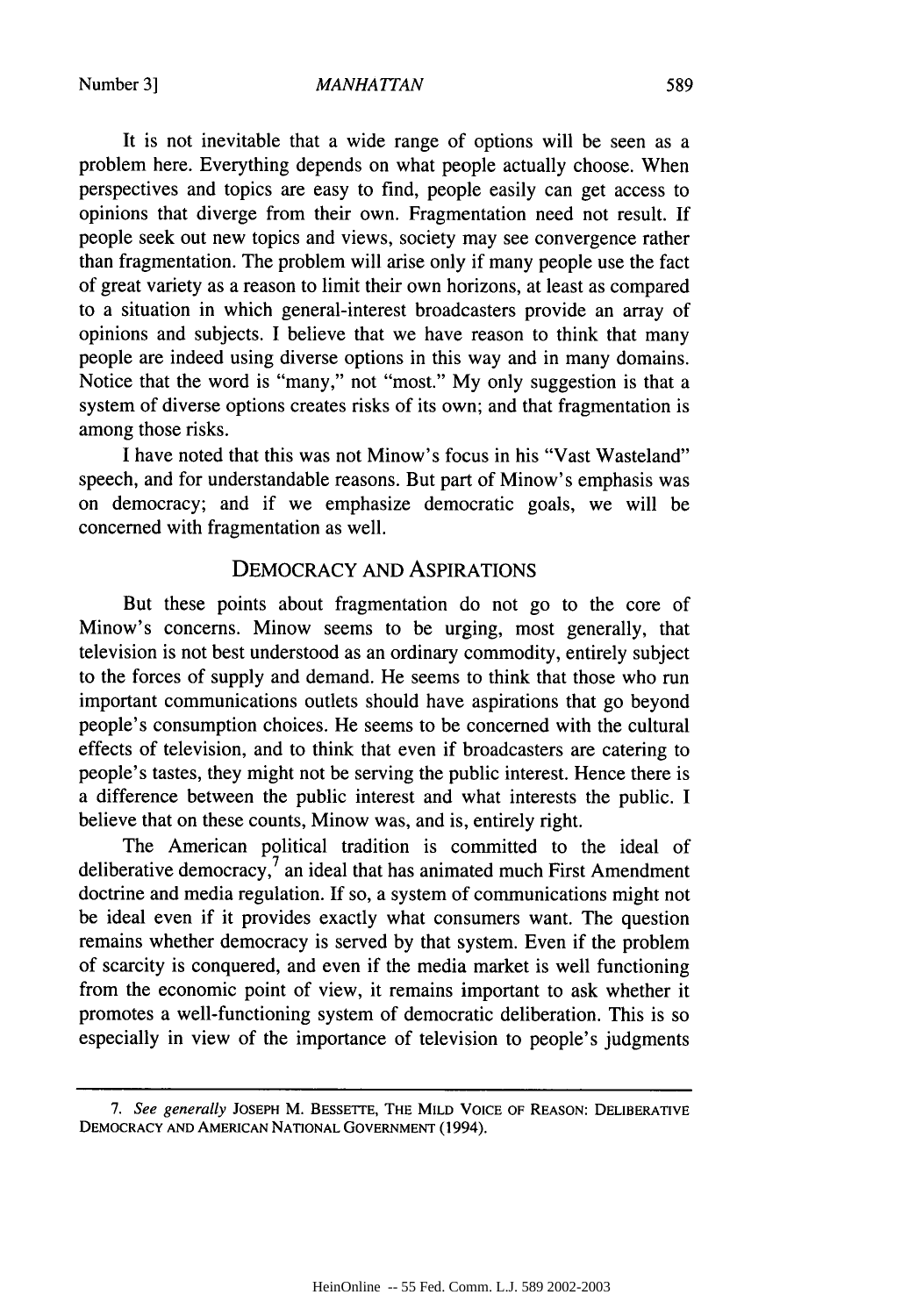about what issues are important and about what it is reasonable to think.<sup>8</sup> If television is to promote democracy, rather than the other way around, we need to ask whether it is covering serious questions in a serious way, and appealing to people's best and most substantive sides. Consider, by way of general orientation, John Dewey's suggestion:

[W]hat is more significant is that counting of heads compels prior recourse to methods of discussion, consultation and persuasion, while the essence of appeal to force is to cut short resort to such methods. Majority rule, just as majority rule, is as foolish as its critics charge it with being. But it never is *merely* majority rule.... The important consideration is that opportunity be given that idea to spread and to become the possession of the multitude.... The essential need, in other words, is the improvement of the methods and conditions of debate, discussion and persuasion. That is *the* problem of the public.

The most important point is that a well-functioning market system may fail to provide a system of communication that is well-adapted to a democratic social order. Americans are entirely aware of this fact, whatever they may choose in their capacity as viewers and listeners. Hence they may, and sometimes do, seek collective corrections, in the form of financial subsidies and regulations that might make the situation better rather than worse.

In this sense, there is a pervasive difference between what people want in their capacity as viewers (or "consumers of television") and what they want in their capacity as citizens, in which their aspirations sometimes move to the fore. Minow was appealing, above all, to people's role as citizens. And a democratic public, engaged in deliberation about the world of telecommunications, may legitimately seek a system embodying aspirations that diverge from their consumption choices. When participants in a democracy attempt to make things better, and do not simply track their consumption choices, it is not helpful to disparage their efforts as "paternalism" or as "meddling." Their efforts at reform represent democracy in action. It is hardly inappropriate for government to respond to people's aspirations and commitments as expressed in the public realm.

In any case, it seems clear that the public's "tastes," with respect to television programming, do not come from nature or from the sky. They are partly a product of current and recent practices by broadcasters and other programmers. What people want, in short, is partly a product of what they are accustomed to seeing. Tastes are formed, not just served, by

*<sup>8.</sup> See generally* **SHANTO** IYENGAR & **DONALD** R. KINDER, **NEWS** THAT MATTERS: **TELEVISION AND AMERICAN OPINION** (1987); **SHANTO** IYENGAR, Is **ANYONE** RESPONSIBLE? How **TELEVISION** FRAMES **PUBLIC ISSUES** 127-43 (1991).

<sup>9.</sup> **JOHN** DEWEY, THE **PUBLIC AND ITS** PROBLEMS 207-08 (1927).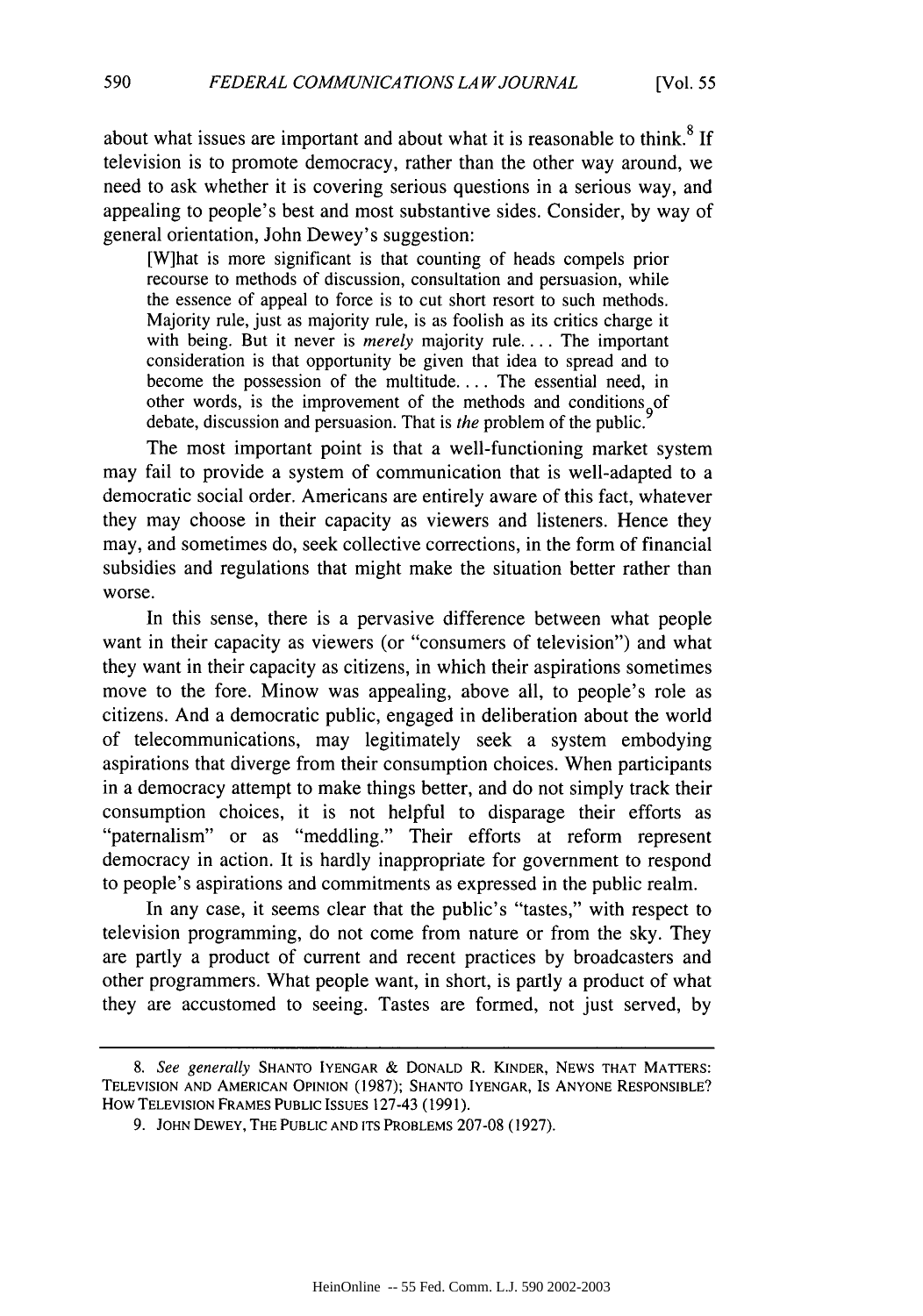#### *MANHATTAN*

broadcasters. In an era in which broadcasters are providing a good deal of public interest programming, dealing with serious issues in a serious way, many members of the public will cultivate a taste for that kind of programming. This effect would promote democratic ideals by disseminating information and helping to increase deliberation. **10** In an era in which broadcasters are carrying sensationalistic or violent material, members of the public may well cultivate a taste for more of the same. "Free marketeers have little to cheer about if all they can claim is that the market is efficient at filling desires that the market itself creates **...** Just as culture affects preferences, so also do markets influence culture."<sup>11</sup> If this is so, the economic ideal of "consumer sovereignty" is placed under some pressure; market activities cannot easily be justified by reference to tastes that they themselves generate.

I do not suggest that any particular reforms or regulations are justified by these ideas. I urge only that democratic aspirations are a legitimate basis for evaluating television and any other system of communications. The point is fortified by the fact that such systems help form the various preferences and values to which they cater. If this is so, it continues to make sense to challenge those who provide television programming, in order to urge that they do more and better for the viewing public. Taken as a whole, television is hardly a wasteland. But much of it could be far better. Too frequently, news coverage emphasizes sensationalistic charges, depicts candidates in the crudest terms, and fails to engage substantive issues at all.

Increasingly impoverished political debate is yet another cost of our current cultural trajectory. Complex modem societies generate complex economic and social problems, and the task of choosing the best course is difficult under the best of circumstances. And yet, as indepth analysis and commentary give way to sound bites in which rival journalists and politicians mercilessly ravage one another, we become an increasingly ill-informed and ill-tempered electorate.

Too often, programming consists of ludicrous situation comedies or unimaginative "action" shows. Television, of course, is for relaxation and entertainment as much as for anything else. But even when it is designed for these purposes, it can be much better, as the best programming shows.

#### **CONCLUSION**

I have emphasized the largest difference between television in 1961 and television in the modern era: the astonishing increase in the range of

<sup>10.</sup> For evidence that the effects of television on this count are far from fanciful, see IYENGAR, supra note 8, at 26-116.

<sup>11.</sup> ROBERT H. FRANK & PHILIP J. COOK, THE WINNER-TAKE-ALL **SOCIETY** 201 **(1995).**

<sup>12.</sup> *Id.* at 203.